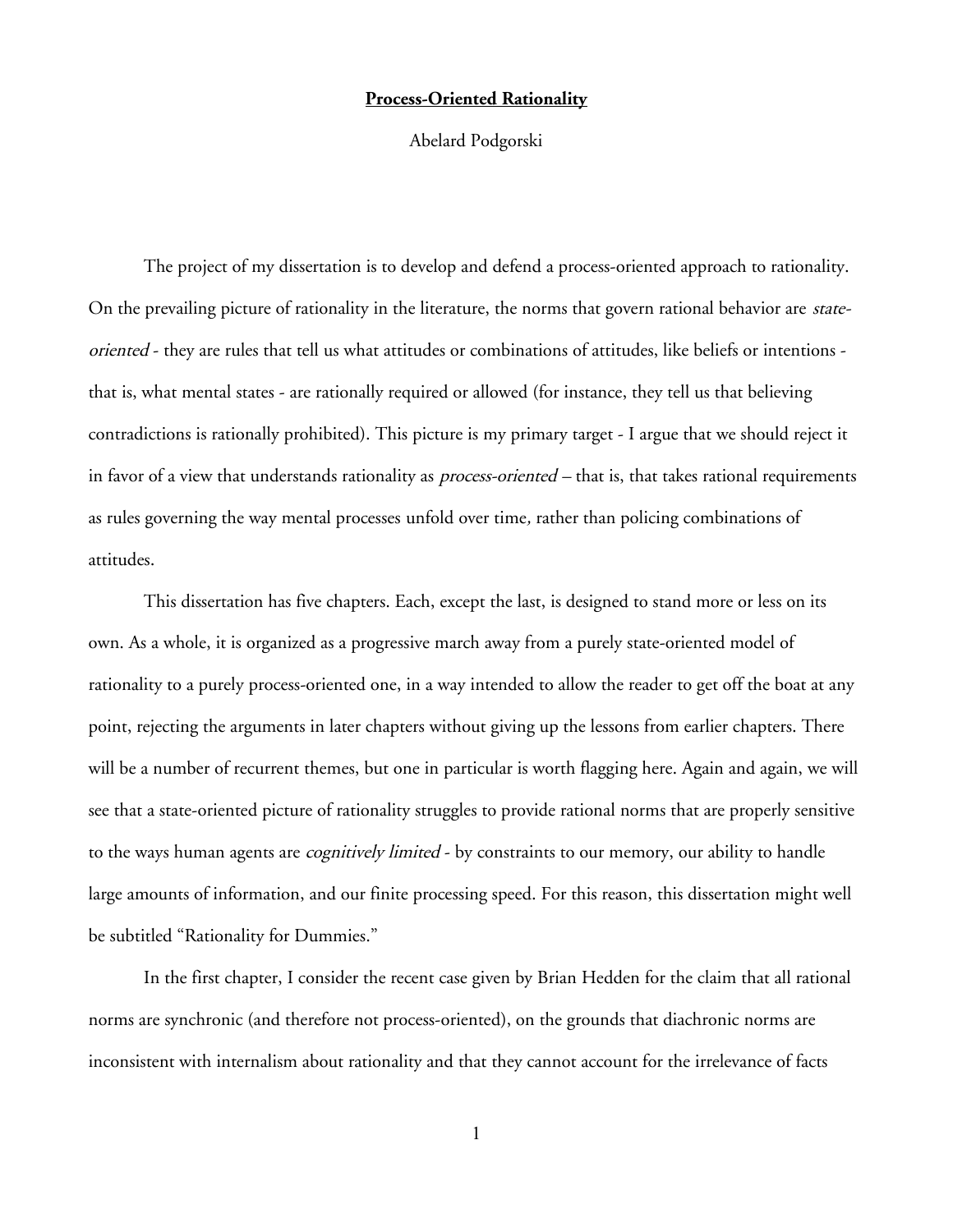about identity to what it is rational for us to believe. I show that Hedden's arguments have force only against the background of the state-oriented picture, where all rational norms are norms on attitudes like belief. A view on which the objects of rational concern are processes is immune to his critique. In addition, I provide a positive case that provided that it is rational to take any time at all to form beliefs after acquiring evidence, at least *some* norms must be diachronic. If this is as far as the reader gets before getting off the boat, they will have learned at least that there are diachronic norms, that there are advantages to understanding them as process-oriented norms, and therefore that the near-complete neglect of such norms in the literature leaves a gap in our understanding of rationality.

Having made room for some process norms, in the next two chapters I consider two active debates in the rationality of belief - the debate over *conservatism*, the view that the fact that one already believes something can make it rational to keep believing it, and *permissivism*, the view that agents with the same evidence can rationally disagree. I argue that these positions are attractive, but that the views representing them in the literature are vulnerable to powerful objections. If, however, we reject widely assumed stateoriented versions of requirements capturing our responsiveness to our reasons, in favor of process-oriented versions of these requirements, the door opens to distinctive dynamic versions of conservatism and permissivism which are immune to the problems for traditional views and have independent plausibility. In developing the dynamic solution, I begin to give a positive sketch of what plausible dynamic norms might be and how they interact. If the reader gets at least this far before balking, they will have learned not only that there are at least some process-oriented norms, but that accepting certain norms of this kind as replacements for commonly endorsed state-oriented norms provides us a novel and attractive resolution of important contemporary disputes.

In Chapter Four, I argue directly against the state-oriented picture more broadly. In particular, I argue, state-oriented principles are unable to give a good account of the phenomenon of rational delay how it can be rational for finite, cognitively limited agents like us to take time to update our attitudes. I

2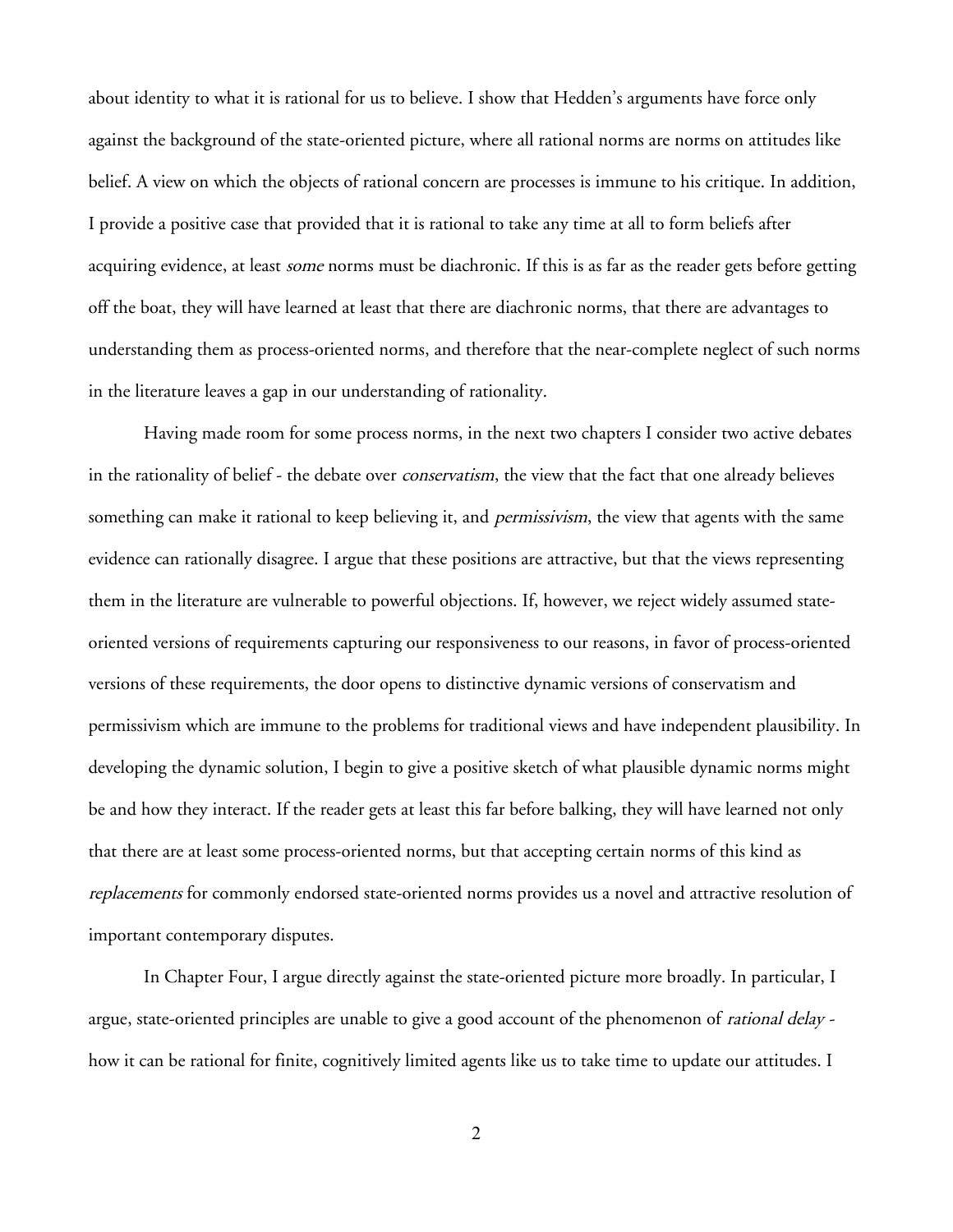begin by showing how *synchronic* state-oriented norms relating our attitudes are inconsistent with rational delay. Then, I show how revised norms that are *diachronic* but still state-oriented must, in order to avoid the objection, be formulated in a way that suggests they are best understood as the mere shadows of a system of norms on processes. I then show how considering a process-oriented approach to rational delay gives us a way to capture the spirit of motivations on both sides of the dispute over wide and narrow scope. If the reader is still with me, they will have accepted that state-oriented norms do not capture the conditions of rational failure.

In the final chapter, I consider a retreat position for the defender of state-oriented principles, one on which those principles are understood not directly as what I have called rational norms, but rather are taken to have a more fundamental, and explanatory relation to rational norms on processes, for instance, by serving as a system of ideals to be approximated. I argue that many of the most common state-oriented principles cannot plausibly be understood to have this role, and that this kind of approach has difficulty distinguishing this role from one that might be played by fully objective conditions like truth. A reader still nodding after this chapter will have been convinced that there is no easy way to reinterpret what a system of state-oriented principles is supposed to describe which preserves much of what their defenders have said about them and still maintains a central role in explaining rationality.

By the end, many unanswered questions will remain. The positive sketch I will have provided of a system of process norms will be only the barest outline of a complete picture, which will have to be informed by what the cognitive sciences may have to say about the the design of human cognitive processes. I will not have defended the norms I propose against other candidates in the process-oriented family. I will have said next to nothing about the connection between rationality, understood in the process-oriented way, and other core normative concepts like "knowledge", "ought", "reasons", or "good".

But anyone who is moved to try and fill these gaps has already steered the philosophical conversation about rationality far from where it is today, and if I do not succeed in convincing the reader